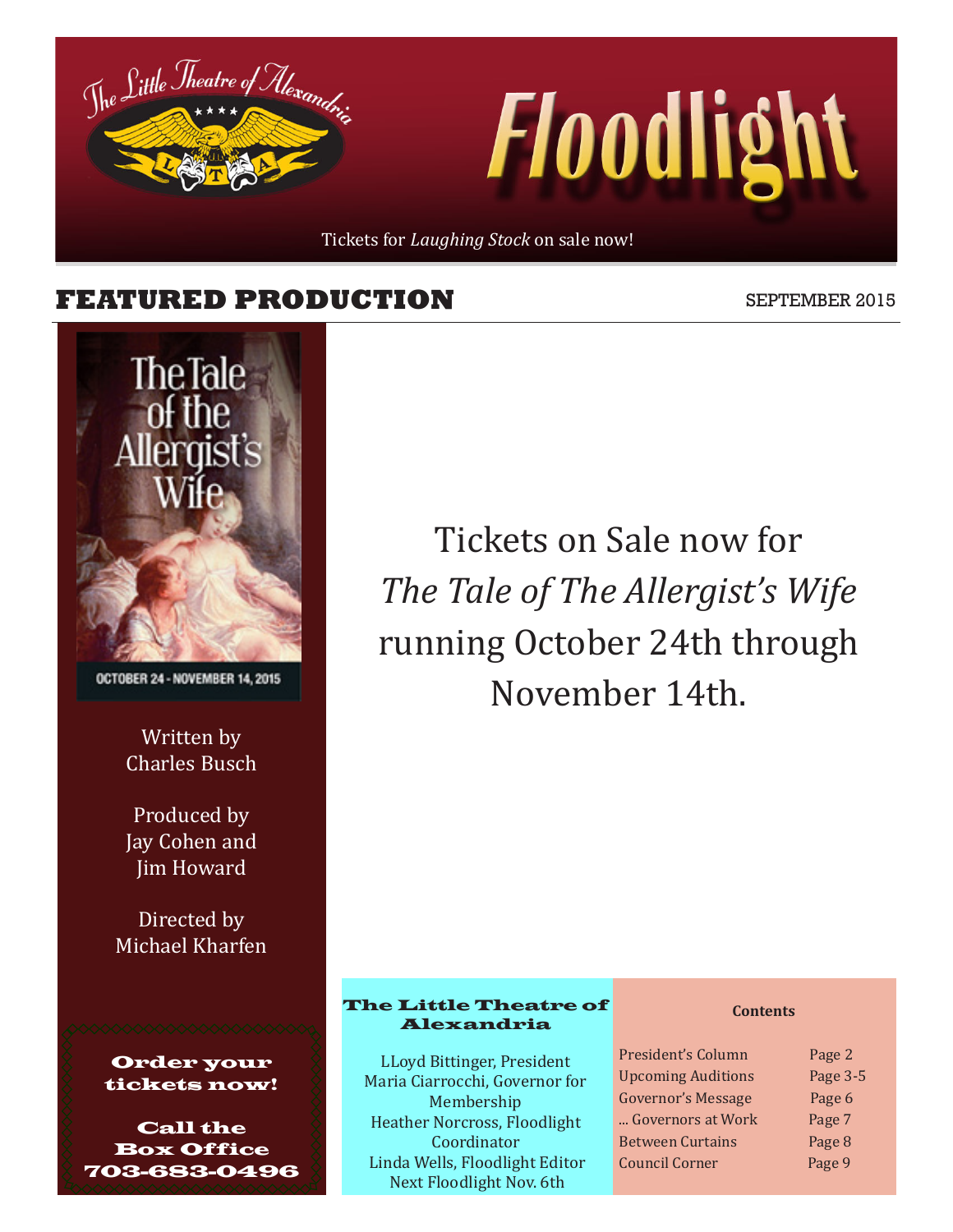# **PRESIDENT'S COLUMN**



**Lloyd Bittinger**

## PLANNING YOUR GIFT

Have you considered including The Little Theatre of Alexandria (LTA) as a beneficiary of your estate? LTA can suggest tools that will assist you in making plans that will support the artistic and education programs of the theatre in the future, as well as provide your estate with tax benefits. Supporters of LTA who make planned gifts are invited to be members of The LTA Legacy Society. The LTA Legacy Society recognizes those who have demonstrated their concern for the long-term wellbeing of LTA by notifying us of their bequest or other planned gift. For additional information, please call Virginia Lacey at 703-683-5778 ext. 2 or virginia@thelittletheatre.com. One last hurrah for our Celebration of Life for our dear friend **Ernie Sult**, who left us in May. Ernie was the member who had been with us the longest – he joined the theatre when he was 16 years old and had been a member for the past 74 years. That in itself is remarkable!

Equally remarkable are all of those who helped us put together the Celebration of Life (COL) for Ernie on Sunday, July 26th. Our sincere thanks go to the generous support offered by the following:

The entire cast of *In the Heights* sang a song from the show to start off the COL. What a nice touch this was, and it really set the tone for the event. The director of the show, **Frank Shutts II**, coordinated this portion of the event. **Jean Coyle** and **Rance Willis** read poems as a part of the COL, and **Linda Wells** played the piano during the reception and sing-along.

**Lenard and Sharon Dove** donated beautiful large floral arrangements for the stage and the LTA Council Room. The food for the reception was prepared and served by **Ronnie Hardcastle**, **Virginia Lacey**, **Benny Robles**, and **Dan, Margie, and John Remmers**. Our bartender was **Sherry Lord**.

**Eddie Page** prepared a special video that was played during the COL, showing many of the programs for shows in which Ernie had acted over the years. **Alan Wray** did the set-up for the microphone used during the ceremony and balanced the sound. Other support for the COL was provided by the Board of Governors, and the LTA Council made a financial contribution to the event.

Ernie was a very special member, and he will be remembered for years to come. A heartfelt thank you goes to all of these wonderful and generous people who helped to make this Celebration of Life so memorable.

One final note related to remembering one of our recently departed volunteers: **John Utter**, who had been volunteering as an usher and a house manager for the past few years, died very unexpectedly on Monday, August 24th. We were all shocked to hear this news, as John had been very active in the front of house as recently as the closing of *In the Heights*. John was a longtime resident of Old Town and had three children and eight grandchildren. He had a long and colorful career in airline management and was very active in his church here in Alexandria. During the past season, John had volunteered for front of house more times than any other usher or house manager.

He always did a terrific job, and we will miss him very much. John was 72 years old. Our condolences to his family and friends.

Lloyd Bittinger, President All for Love of Theatre!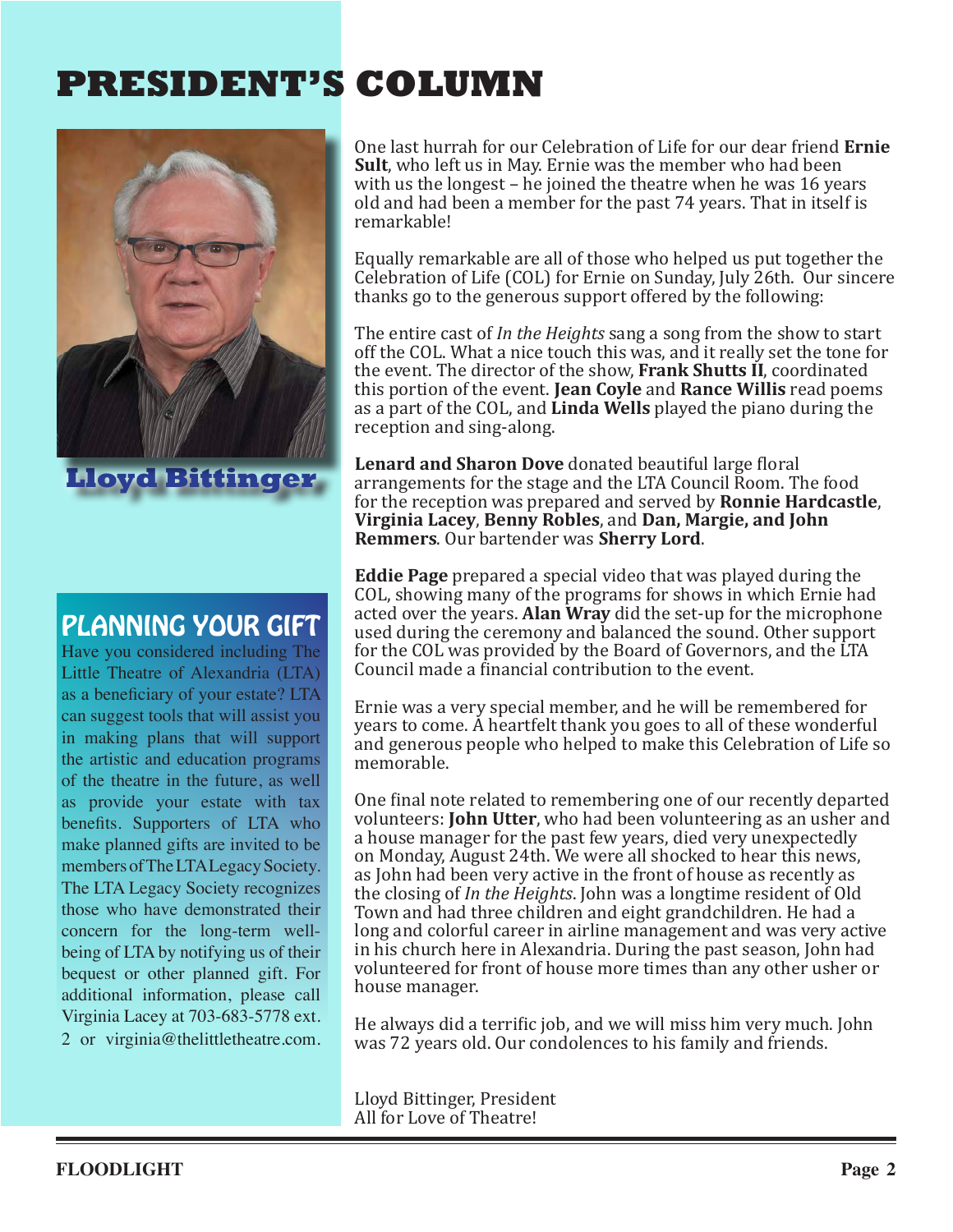# **UPCOMING AUDITIONS**



DECEMBER 4-19, 2015

Adapted by Rachael Hubbard

Produced by Lloyd Bittinger

#### Directed by Rachael Hubbard

#### Music Direction by Linda Wells



To volunteer for this production, please contact the producer.

The Little Theatre of Alexandria is proud to present the timeless holiday classic *A Christmas Carol*. This heartwarming story of compassion and transformation told by the two gentlemen narrators is sure to put you in the Christmas spirit, bringing to life the beloved characters of Ebenezer Scrooge, Bob Cratchit, and Tiny Tim.

Roles include 11 men, 7 women, and 9 young actors. Two roles may be played by a man or a woman.

Actors may be required to play various roles and should be comfortable with some dancing and singing, as both will be required throughout the show. The ability to play an instrument is also considered an asset.

**Auditions**: Auditions are first come, first served. No appointments are necessary. If you have a headshot and acting resume, you may bring them with you. However, all auditionees will be asked to have their picture taken by the LTA photographer.

**Special Note**: Artificial snow and fog will be used in this production. If you have a concern about the use of artificial snow and fog, this should be brought to the attention of the producer before auditioning, as it will be a consideration in the decision-making process for casting.

#### **Character Descriptions:**

**Ebenezer Scrooge:** (Middle to old age) discontented and jaded **Gentleman 1:** (Any age) distinguished businessman. This is a large role -- Gentleman 1 is also a narrator **Gentleman 2:** (Any age) distinguished businessman. This is a large role -- Gentleman 2 is also a narrator **Bob Cratchit:** (Middle aged) hard-working, good-hearted father **Fred:** (Late 20s to mid-30s) handsome and fun-loving **Marley:** (Middle to old age) ghostly apparition **Fezziwig:** (30s to 60s) fun-loving and friendly **Ghost of Christmas Present:** (Any age) male or female, gregarious and knowledgeable **Topper:** (20s to 30s) a gentleman in love with the female population **Dick Wilkins:** (20s) sincere, hard-working fellow **Fred's Wife:** (20s to 30s) pretty, in love with Fred **Lillian**: (20s to 30s) pretty, enjoys a party **Young Scrooge:** (20s) handsome, sometimes sullen **Belle:** (20s) pretty, with a certain sadness about her **Ghost of Christmas Past:** (Any age) magical and whimsical woman **Ghost of Christmas Future:** (Any age) role will be double-cast **Mrs. Fezziwig:** (30s to 50s) happy wife **Mrs. Cratchit:** (Late 30s to 40s) a strong woman who speaks her mind **Martha:** (Teens) young lady Peter Cratchit: (9 to 13) responsible and well-meaning **Belinda Cratchit:** (8 to 12) dutiful daughter **Boy Cratchit:** (6 to 7) happy and energetic **Girl Cratchit:** (6 to 7) wants to be a grown-up **Tiny Tim:** (5 to 7) handicapped and sweet **Boy Scrooge:** (7 to 10) solitary and melancholy **Fan:** (7 to 10) Scrooge's sister, loving and kind **Turkey Boy:** (9 to 12) charming, has a great personality **Child Soloist:** has solo singing ability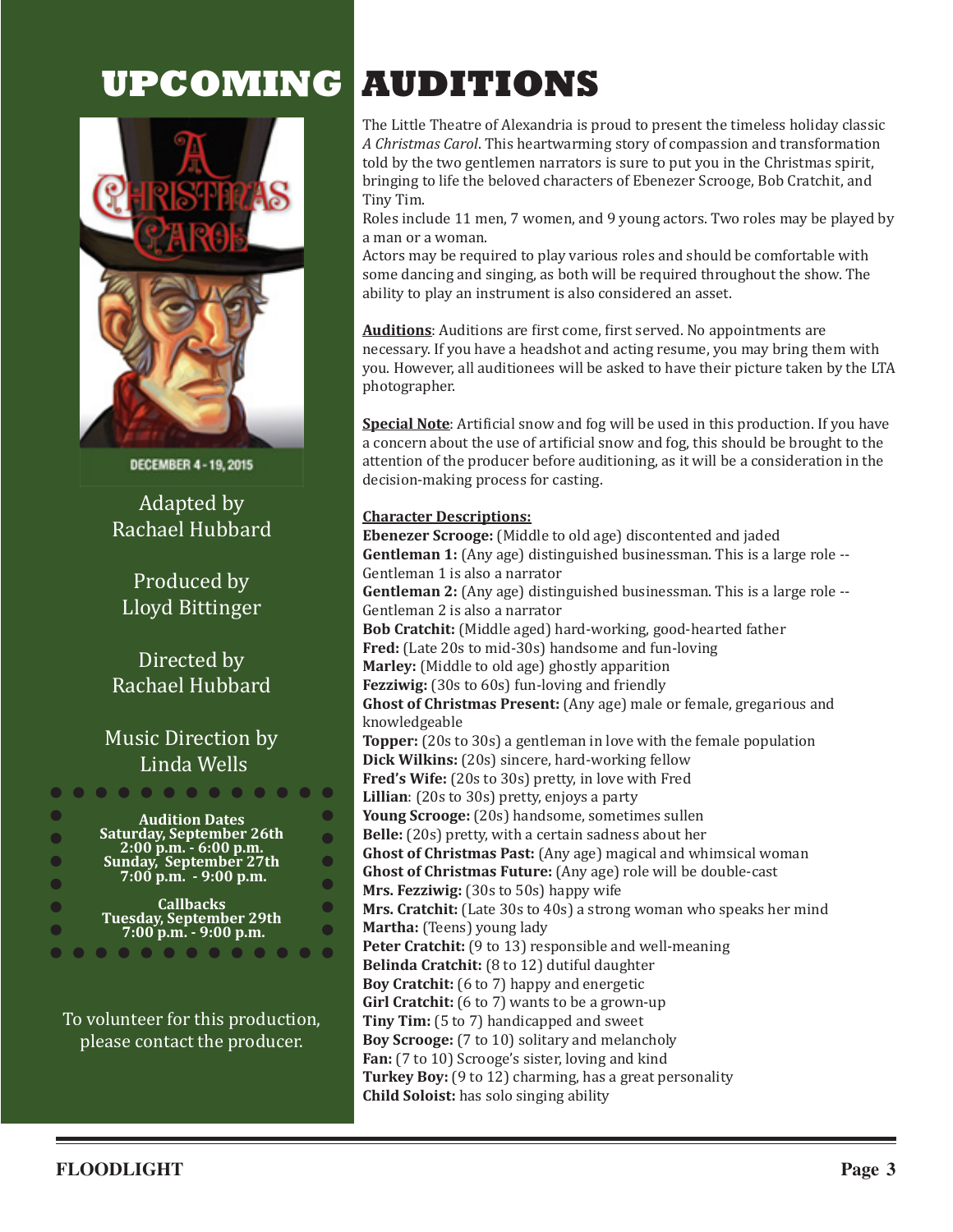

Book by **Doug Wright** Music by **Scott Frankel** Lyrics by **Michael Korie** Directed and Choreographed by **Christopher Dykton** Music Direction by **Steve Przybylski** Produced by **Rachel Alberts** and **John K. Monnett**



To volunteer for this production, please contact Rachel Alberts at rachelaclu@gmail.com

# **UPCOMING AUDITIONS**

*Grey Gardens* is a musical in two acts. It takes place at Grey Gardens, the Hamptons home of the Beales. The time period is two different years: Act I is in 1941, Act II is in 1973. *Grey Gardens* explores the lives of Edith Bouvier Beale and her daughter Edith "Little Edie" Bouvier Beale, relatives of Jackie Kennedy. In Act I, we see the Beales on the day of Little Edie's engagement party to Joseph Kennedy, which ultimately ends in the breaking of the engagement. In Act II, their home, Grey Gardens, is in shambles and so are their lives, Edith and Edie, now live as recluses, along with stray animals. They relive moments from their past, and Little Edie talks about escaping from the decaying mansion -- though she never will.

The cast consists of 9 musical theater actors: 3 females, 4 males, and 2 juvenile females. All actors, except the older actress playing Big Edie, play two different roles (noted below). Please note the age ranges listed are for the look of the actors auditioning, not the characters. The flexibility in age range will assist casting choices, so that generations in the script make sense dramatically. It is important to note that three actresses portray Big and Little Edie between the two acts.

It is highly recommended that all actors auditioning be familiar with the documentary *Maysles Brothers' Grey Gardens*: (https://www.youtube.com/watch?v=GP2KjNge1FY), which serves as the source for the second act.

#### **Auditions**

-Prepare a musical theater song in the style of (but not from) *Grey Gardens* that best shows off your voice. Bring the sheet music in your key; an accompanist will be provided.

-Bring your resume.

-Bring your head shot, if available.

-Bring an accurate list of conflicts that you have.

-There will be no dance/movement combination at the audition. The movement audition will take place at callbacks if needed. -Reading from the script at auditions will be at the director's discretion.

#### **Character Descriptions**

**Younger Edith Bouvier Beale** -"Big" Edie / Older "Little" Edie - Female, age 45-55, plays mother Edith in Act I and daughter Edie in Act II. Must be a multi-faceted actress of presence, skilled in both drama and comedy. She needs to portray an unknowingly dominating Mother Edith Beale who runs her family's emotional life, particularly that of her daughter Little Edie in Act I. As Little Edie in Act II, she tells the audience in a documentary style, about her life at Grey Gardens and her continuing desire to break away from her home and her mother. Ultimately, due to her love for her mother and her emotional insecurity, she does not leave. Vocal: As Big Edie (Act I): legit to F5, as Little Edie (Act II): mix/belt to D5. Must come to auditions prepared with both Big Edie's Mid-Atlantic English/Transatlantic accent and Little Edie's affected version of the same.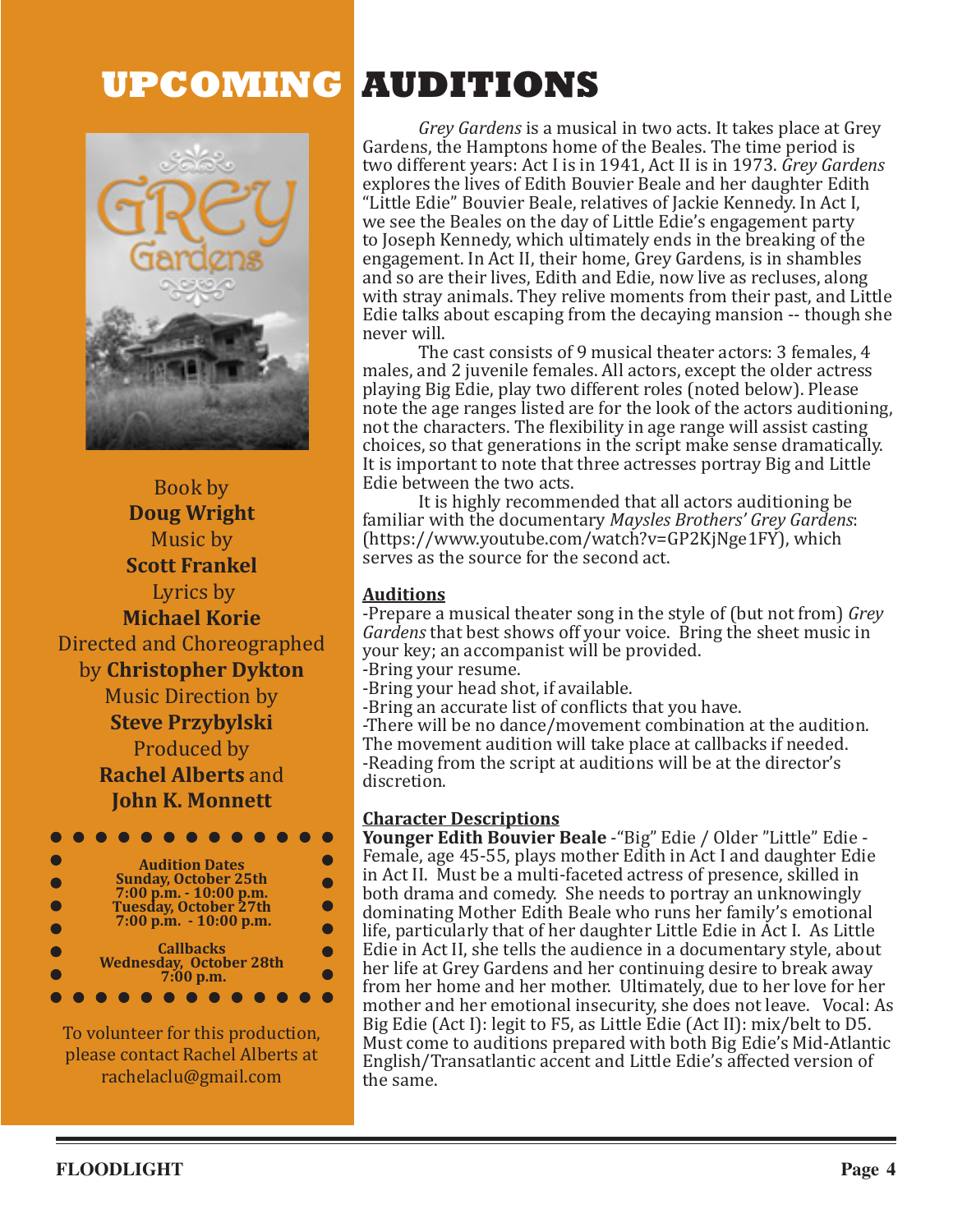# *Grey Gardens* **Auditions continued**

**Older Edith Bouvier Beale** -"Big" Edie - Female, ages 65-75, a focused woman who tends to think in a more stream of consciousness style. She recalls her days of glory entertaining guests at lavish parties in the heyday of Grey Gardens. She oversees her home with a will of steel, and is not one to mince words. She is resigned and at peace living her life in the decrepit Grey Gardens, amid its squalid conditions. Vocal: Character alto E3-C5. Must come to auditions prepared with Big Edie's Mid-Atlantic English/ Transatlantic accent.

**Younger "Little" Edie Beale / Sister Marla** - Female, ages 20-30, will portray young Edie in Act I, and participate in the ensemble in Act II, with a major solo as Sister Marla in the church choir scene, mix/ belt to D5, soprano to B-flat 6. She's vivacious and entrancing, a classic musical theater ingénue. She's on the verge of life as she glories in her engagement to Joseph Kennedy and sees the hope of a life that will make an impact on the world. She has a very close and loving relationship with her mother. Must come to auditions prepared with Mid-Atlantic English/Transatlantic accent with hints of affectation.

**Joseph Kennedy Jr. / Jerry** - Male, ages 20-30, the first-born of the political Kennedy family, Joseph Kennedy is planning to marry Little Edie, but ultimately breaks from her when he learns of her risqué past in Act I. In Act II, he plays young handyman Jerry who works around Grey Gardens and captures the attention of both Edies. Vocal: tenor, C3-G4. Must be a strong dramatic actor who is good with accents: he needs to have the Kennedy Boston accent in Act I, a Long Island accent in Act II.

**George "Gould" Strong / Ensemble** - Male, ages 40s, Edith Bouvier's accompanist, confidant, and dear friend. In Act I, he is a composer and droll comic sidekick to Big Edie. In Act II, he participates in the ensemble. Vocal: baritone or tenor, C3-F4. Actor must be a strong dramatic and comedic actor who is a master of dry comic delivery – think Noel Coward. Must come to auditions prepared with a crisp Mid-Atlantic English/Transatlantic accent. It is a plus if the actor plays the piano well.

**Major John Vernou Bouvier Jr. / Norman Vincent Peale** - Male, ages 65-80, plays the strict, domineering patriarch of the Bouvier family in Act I and the famous minister and author of "The Power of Positive Thinking" in Act II. As Major Bouvier he is highly critical of his flighty and unfocused daughter Edith Bouvier, but dotes on Little Edie and her Bouvier cousins. Vocal: baritone, C3-E4. Strong actor with excellent stage presence.

**Brooks Sr. / Brooks Jr. / Ensemble** - Male, ages upper 20s to upper 30s, African American. He portrays loyal family servant Brooks Sr. in Act I, and his son, landscaper Brooks Jr., as well as a member of the ensemble in Act II. As both Brooks Sr. and Jr., he plays a man of respect and class. Vocal: baritone, C3-E4.

**Jacqueline Bouvier / Ensemble** - Female, ages 12-16, plays young Jackie in Act I. She is lovely, poised, and well mannered, in Act II, she is part of the ensemble. Vocal: juvenile mix belt, C4-E5.

**Lee Bouvier / Ensemble**- Female, ages 10-13, young Lee in Act I is tomboyish, energetic, and joyful, in Act II, she is part of the ensemble. Vocal: juvenile mix belt, C4-E5.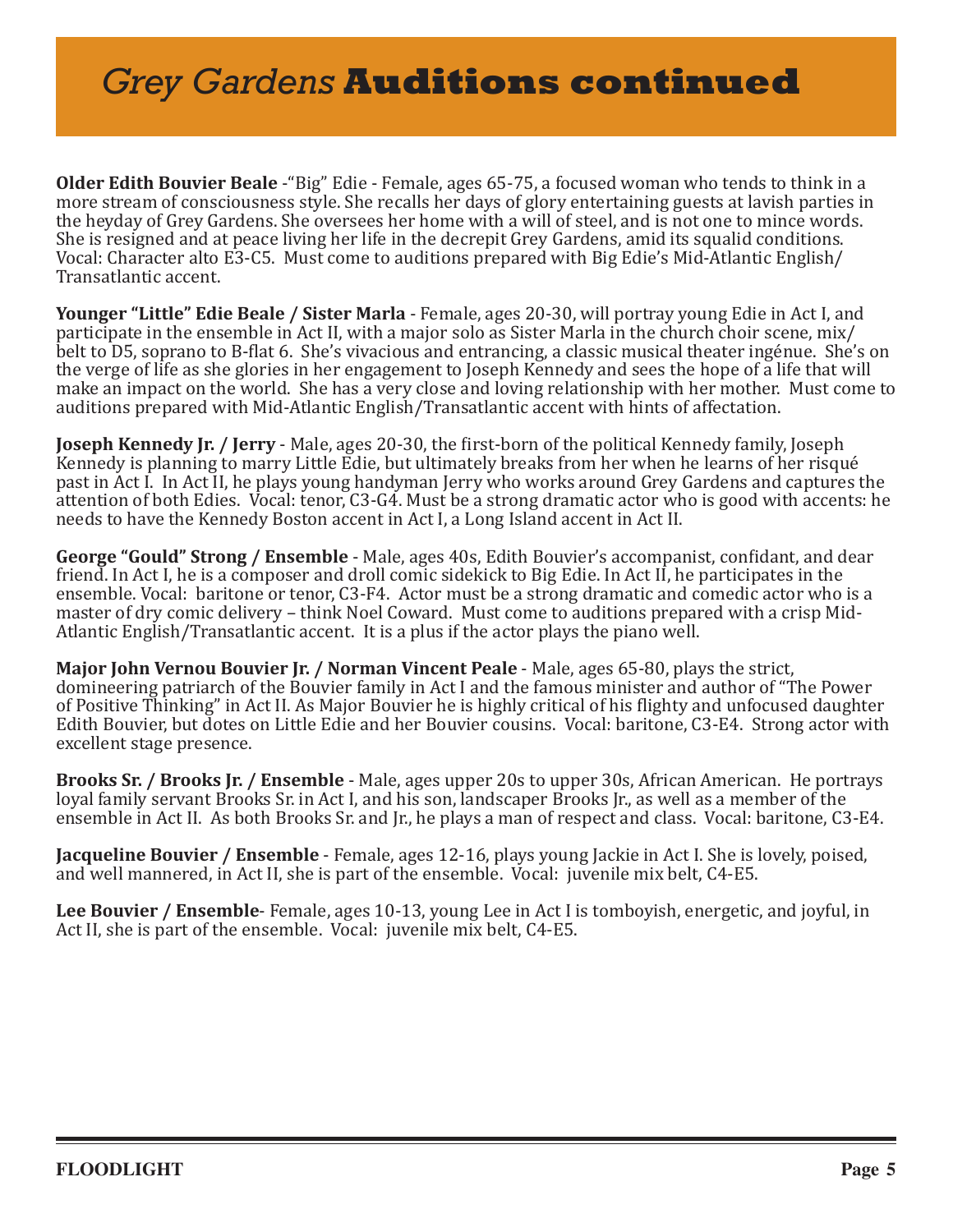## GOVERNOR FOR ARTISTIC SUPPORT Beverley Benda

Governor for Artistic Support

IT'S JUST A CHAIR …

One early fall Sunday last year, I was walking my 55-pound (!!) Shetland Sheepdog, Bailey, in my neighborhood. "Manors" had held a massive neighborhood yard sale the day before, so there were things left out on the street for Monday pick up.

As I passed a group of items at the curbside, I overheard friends talking from their porch. "It's too bad we can't give that chair away. It was always such a nice part of our living room," said Miriam. I looked back to the curb and saw a rather nice armchair sitting there, still in good shape. As Jim came down the drive, I noticed he was carrying an identical chair, also in good shape. He called, "Hey, Bev!" as he leaned this chair next to its twin.

**FLOODLIGHT**<br> **FLOODLIGHT**<br> **FLOODLIGHT**<br> **FLOODLIGHT**<br> **FLOODLIGHT**<br> **FLOODLIGHT**<br> **FLOODLIGHT**<br> **FLOODLIGHT**<br> **FLOODLIGHT**<br> **FLOODLIGHT**<br> **FLOODLIGHT**<br> **FLOODLIGHT**<br> **FLOODLIGHT**<br> **FLOODLIGHT**<br> **FLOODLIGHT**<br> **FLOODLIGHT** It was then that I realized this second chair was only missing a leg, a piece Jim laid in the seat of the broken but stately furnishing. "What happened?" I asked. "It looks like it's still in pretty good shape otherwise." Jim took off his baseball cap and scratched the back of his head as he answered, "We've been thinking about changing the décor and when the dogs broke the leg playing, we thought it was time. Miriam loved these, but since we won't really be able to use them, we are tossing them. Besides … it's just a chair."

I looked at the lovely pair and thought, with a little glue, maybe a nail or two, LTA could get a lot of use out of them. So I suggested perhaps donating them rather than 'tossing them to the curb.'

Since then, I have seen these chairs in many of our shows, often in different fabrics, but still lovely and still useful. And my neighbors got a thank-you letter to use for their taxes.

So the next time it looks like "just a chair," or "just a telephone," or "just a wedding dress," think about LTA. Make a donation, get a tax receipt, and WE will find a use for it. Remember: One person's junk is another person's treasure!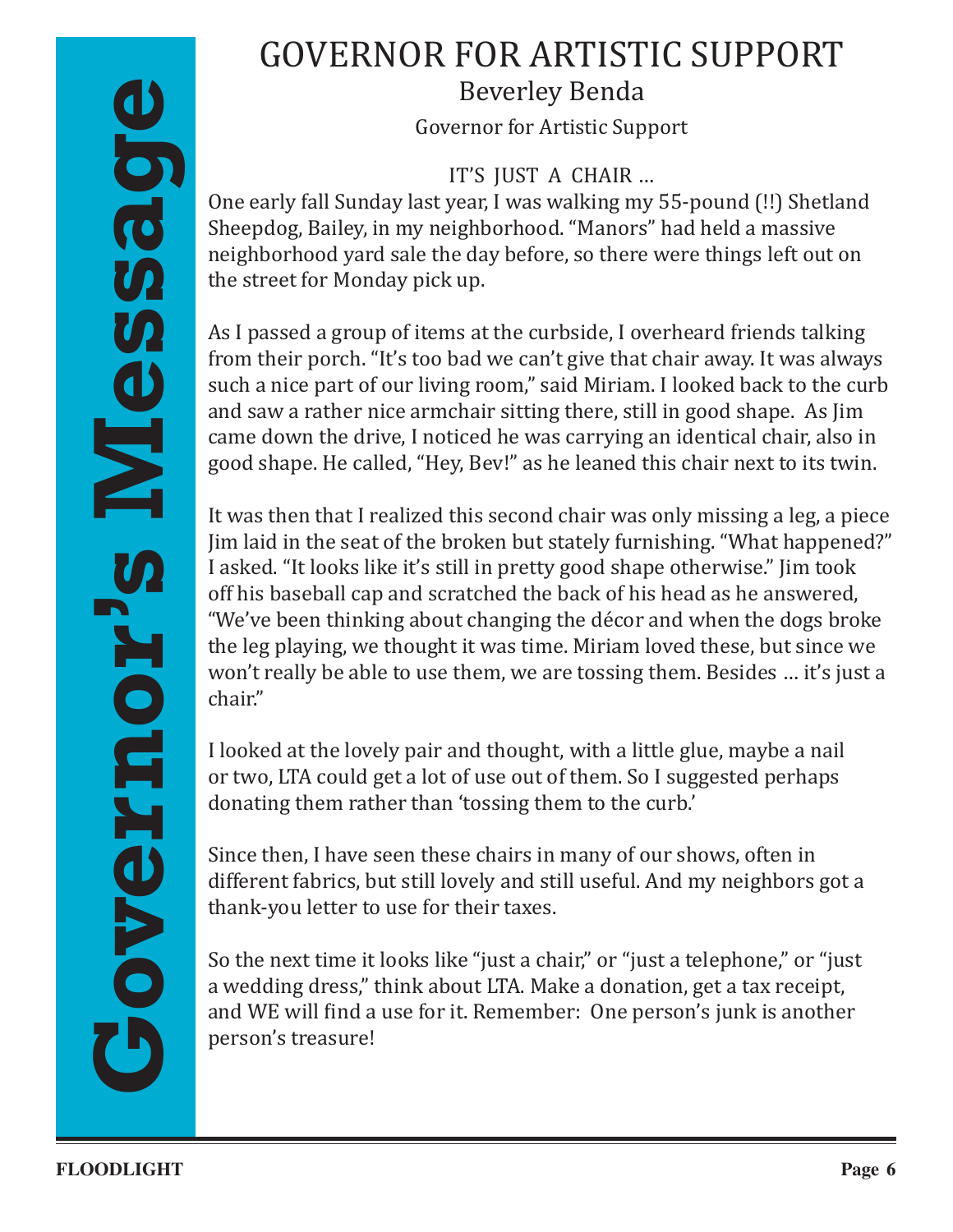# **Your Board of Governors at Work**

Since the last publication of *The Floodlight,* your Board of Governors has been busy. Here are some of the topics that have been or are on the table at this time:

-The board had previously agreed to make *A Christmas Carol* eligible for LTA awards, just as all other LTA productions are eligible. Our Awards Chairperson, Kira Simon, addressed the board with special concerns that needed to be worked out.

-Following the general election of officers at the Annual Meeting, there were two governor positions that were appointed by the board: Roland Branford Gomez as Governor for Education and Eddie Page as Governor for Front of House. Rachel Alberts, who had held the position of Governor for Education, was appointed to be Governor for Public Relations following the resignation of Becky Patton. The ADA Committee continues to report to the board about activities related to the membership approval of the placement of a ramp on the Wolfe Street side of the theatre. The process is extremely laborious and requires much preparation and jumping through hoops in order to go before the City of Alexandria Planning Commission and then the City Council. Four seats (jump seats) have been removed from the theatre in order to comply with ADA regulations. Eddie Page is the chairman of this committee.

-Jim Howard, Governor for Development, announced that LTA is almost ready to award up to two scholarships sponsored by the LTA Council.

-Roland Branford Gomez, Governor for Education, announced that three new classes have been added to the fall schedule.

-David Hale, Governor for Building, reported that the carpet in the business office and box office is soon to be replaced.

-Maria Ciarrocchi, Governor for Membership, reported that she is developing a program to attract an increase in membership of 15% over the next year.

-Governor for Seasonal Planning, Frank Shutts II, offered trophy selections to the board, and a decision was made on a particular style of trophy which will be presented to LTA award recipients in the future.

-A decision was made on the upcoming play selection process, as presented by Governor Shutts. This will be a "people's choice" selection process whereby our members, subscribers, and others will be asked to make recommendations for the next season, with the final decisions being made by the board. The current season is called the "director's choice" season.

There are many other important ongoing reports and issues addressed by the board. These are just the highlights as your board continues to work for you.

Lloyd Bittinger, President All for Love of Theatre!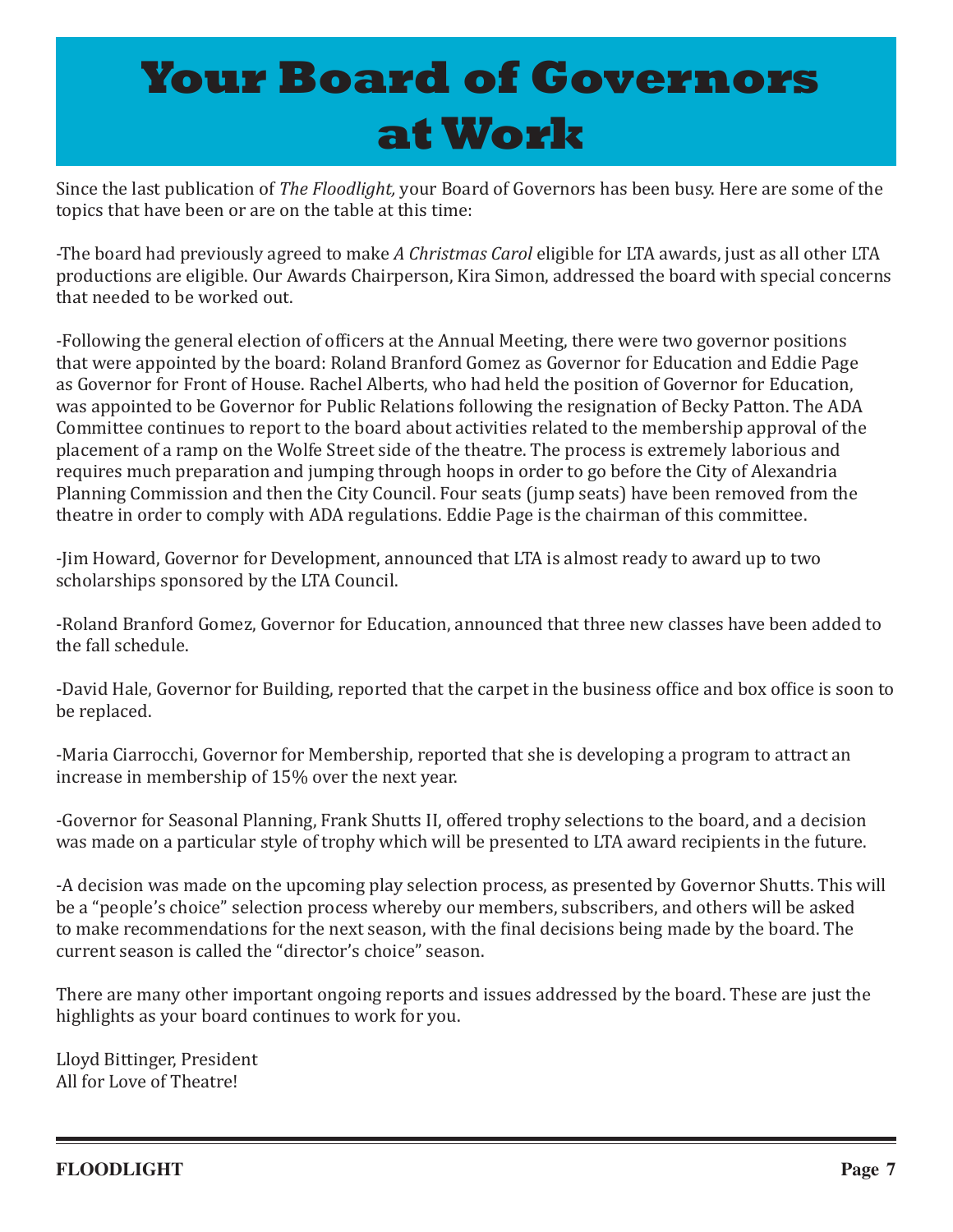# The Little Theatre of Alexandria Begins Its General High School Scholarship Award Program

The Little Theatre of Alexandria recognizes outstanding high school students by awarding annual academic scholarships to deserving students. Through a generous donation (sponsored by the LTA Council), LTA is able to offer a maximum of two annual one-time \$1,000 college scholarships to local students. In 2015, LTA introduced these General High School Scholarship awards. The awards are for talented high school juniors and seniors who have participated in the LTA Student Intern Program. To be considered for an award, the students must have participated in at least one main stage production at LTA.

Nominations of eligible students should be submitted to the Governor for Development by producers, directors, and committee chairpersons throughout each year. From the list of nominations, the LTA Scholarship Selection Committee will select two recipients, one student as an actor and one in an area of technical support, and present them with scholarships at the theatre's Annual Membership Meeting in the spring.

#### **Scholarship requirements**

Eligible students must exhibit the following criteria:

1. Be a high school senior or rising junior from a Northern Virginia/Alexandria school 2. Be a legal resident of the United States and plan to use the scholarship for tuition assistance

3. Maintain a high school scholastic GPA of 3.0 or greater in a 4.0 point scale throughout their junior/senior year

4. Must attend college or technical school following high school graduation 5. Must have been a volunteer with The Little Theatre of Alexandria in the area of acting, technical theater, or general theater craft for at least one main stage LTA production within 18 months of this application

Completed applications can be submitted to the Governor for Development through the Business Office or mailed to LTA:

> Scholarship Committee The Little Theatre of Alexandria 600 Wolfe Street Alexandria, VA 22314

Applications must be postmarked or registered with the LTA Business Office no later than May 1, 2016.

Nomination forms are available in the LTA Business Office and are on our website.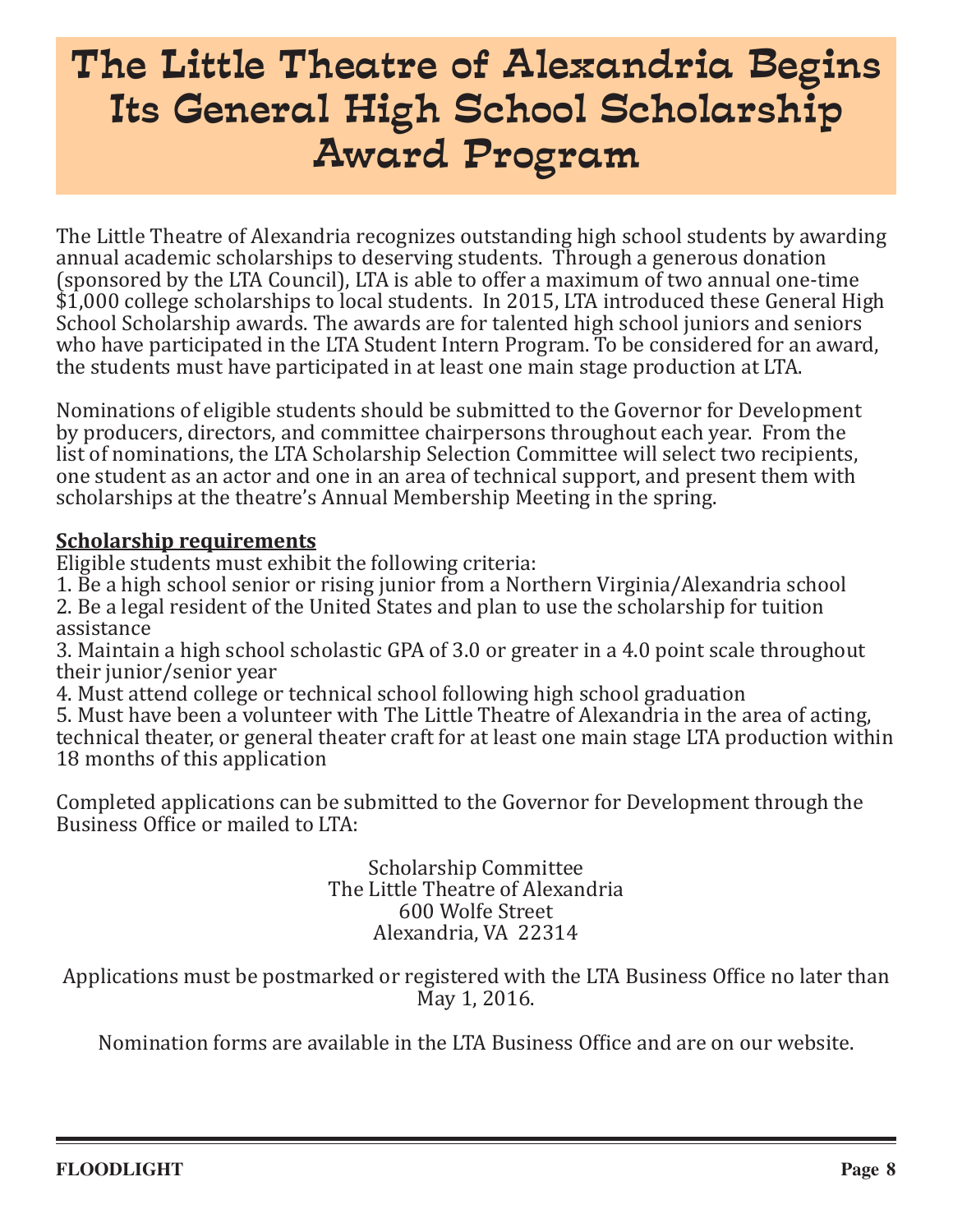# New Members

Mathew Fager

Lauren Kramer

Brian Selcik Ann Rowan

Austin Fodrie

# **COUNCIL CORNER**



Maybe it is just me, but it seems that we went through summer in record time.

The Council Spring Dinner Meeting was held in July, we just concluded our Fall Dinner Meeting September 13th at Theismann's Restaurant, and holiday decorating time at the theatre is just around the corner.

As they say, "time flies when you are having fun" – and we do have fun at Council events. If you are not a Council member, please let me know so you can join in the fun.

The Council pre-opening night receptions at LTA continue to grow, and we hope you have been a part of these festive occasions. They are a grand time to catch up on the latest theatre news while enjoying some light refreshments before the curtain goes up for another opening night. You can also join those who gather around the baby grand piano singing familiar show tunes and golden oldies.

To make the evening even more special, we encourage "black tie optional" dress. If you haven't been to one of the opening night events, we suggest you plan on one for the future. I know you will have a great time.

For many years, the Council has contributed various types of equipment and services to LTA. Past contributions have included various technical enhancements, draperies, AED equipment, CPR courses, folding chairs, refurbishing of plaques, and grand curtains, to name only a few. Suggestions for Council projects are always welcome, so please let us know if you have one you would like to recommend.

The Council has a policy of acknowledging members and their immediate families when there is an illness or death in the family, but we can only do that when we know about it. We encourage you to let us know when you learn of such situations.

I hope you enjoy some lovely fall weather, and I look forward to …

… Seeing you on the aisle at LTA!

John Johnson LTA Council Director